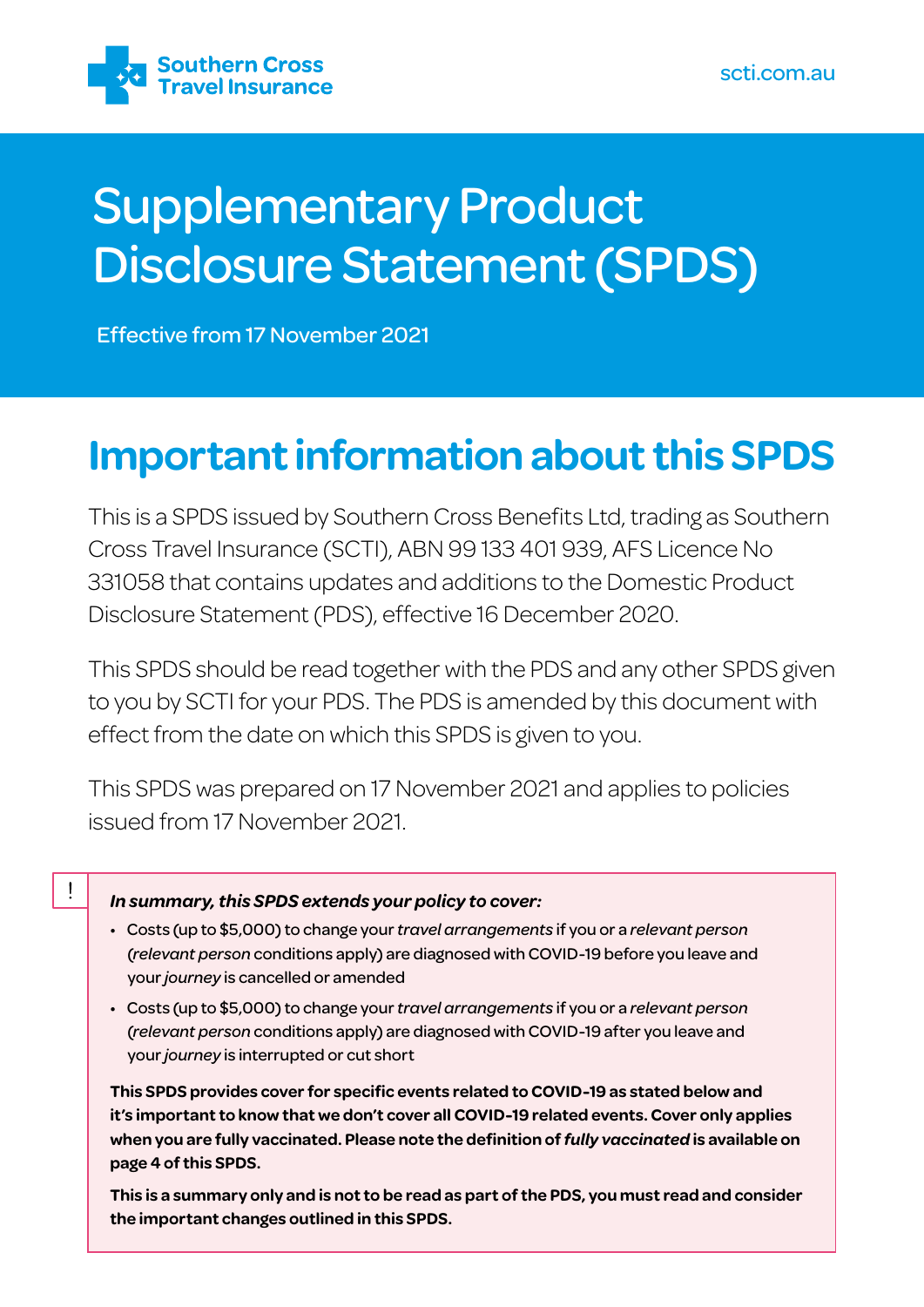## **Updates and additions**

We have made several updates and additions to your Product Disclosure Statement (PDS).



We've also made an amendment to an exclusion which applies to both:

- **•** section D.1.4 Other losses we won't cover if you need to change your plans before you leave (page 38)
- **•** section D.2.5 Other losses we won't cover if you need to change your plans after you've left (page 46)

In both instances (D.1.4 and D.2.5), insert the wording in bold text to the existing exclusions:

- **•** An epidemic or pandemic, **or the threat or perceived threat of an epidemic or pandemic**
- **Exception: claims under section D.12**
- **> Please note this exception is explained in full overleaf and specifically relates to COVID-19 diagnosis benefits.**

## **Insert a new section: D.12 COVID-19 diagnosis benefits**

**Cover under this** *policy* **is extended to include claims arising from a diagnosis of COVID-19, under the following sections of your** *policy* **only. General exclusion E.37 applies in all other circumstances.**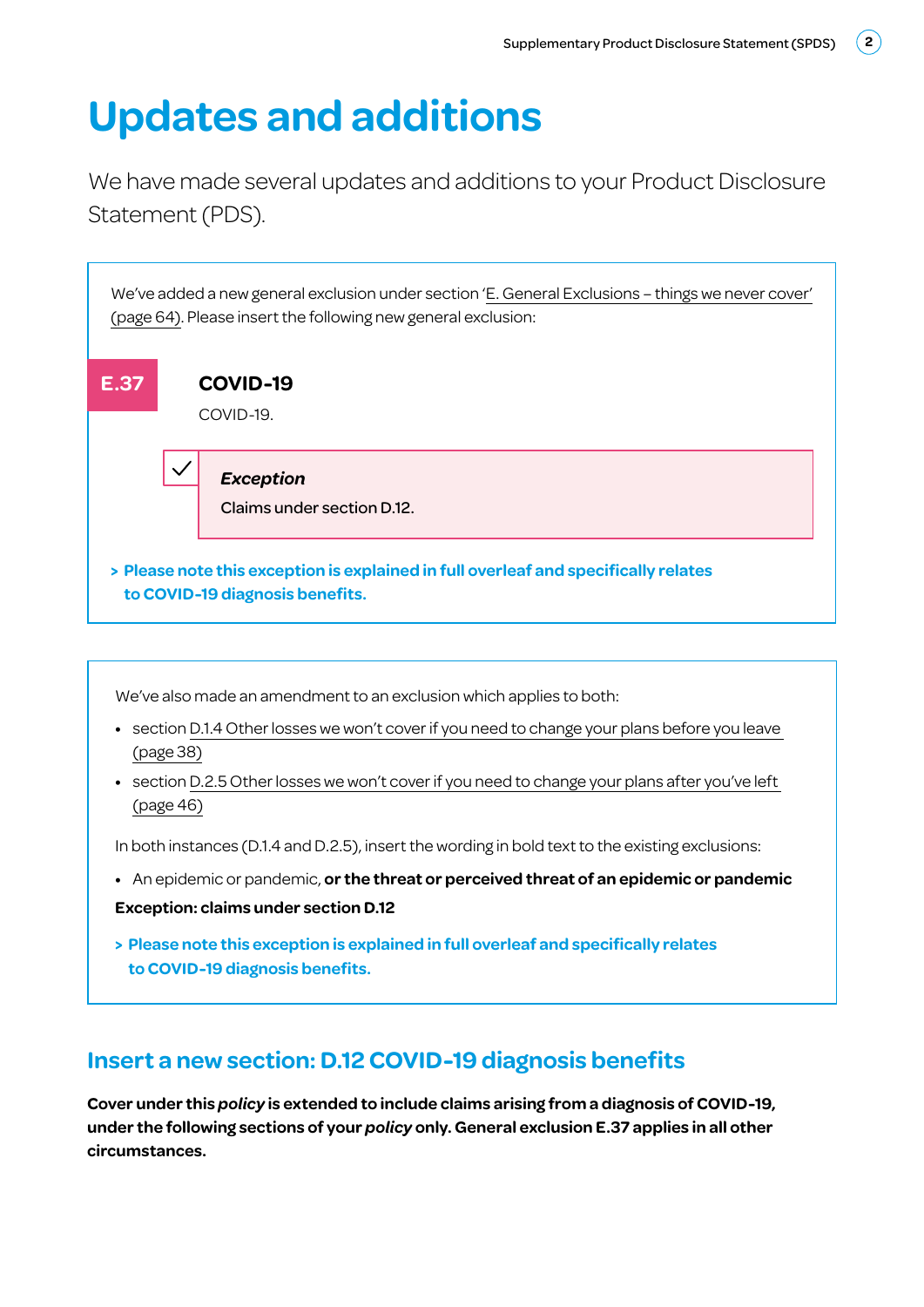## **D.1.1 Cancelling or changing your journey**

This section is extended to cover you if you need to cancel or change your *travel arrangements* before your *journey*, because you are diagnosed with COVID-19 during the *period of insurance.*

Where claiming for costs or losses arising under this section, the maximum amount we pay is \$5,000 for each *paying person*.

Your claim must meet all conditions of cover in the PDS including in section 'D.1.3 Conditions of cover for cancelling or changing your journey before you leave' (page 37).

#### *What we won't cover*

We will not pay you for any claims, costs, losses or liabilities directly or indirectly arising from, related to, or associated with the following.

- Where you or a *relevant person* are not *fully vaccinated*
- Anything excluded under 'D.1.1 What we won't cover' (page 35) and 'D.1.4 Other losses we won't cover if you need to change your plans before you leave' (page 38)
- Anything excluded under 'E. General exclusions things we never cover' (page 64)

### **D.2.1 Travel interruption**

This section is extended to cover you if your *journey* is interrupted for more than 12 hours and you need to rearrange your *travel arrangements*, because you are diagnosed with COVID-19 during the *period of insurance*.

Where claiming for costs or losses arising under this section and section D.2.2, the maximum amount we pay is \$5,000 for each *paying person*.

Your claim must meet all conditions of cover in the PDS including in section 'D.2.1 Travel Interruption' (page 41).

### $\times$

 $\times$ 

#### *What we won't cover*

We will not pay you for any claims, costs, losses or liabilities directly or indirectly arising from, related to, or associated with the following.

- Where you or a *relevant person* are not *fully vaccinated*
- Anything excluded under 'D.2.1 What we won't cover' (page 41) and 'D.2.5 Other losses we won't cover if you need to change your plans after you've left' (page 46)
- Anything excluded under 'E. General exclusions things we never cover' (page 64)

## **D.2.2 Cutting your journey short**

This section is extended to cover you if your *journey* is interrupted so that you need to re-arrange your *travel arrangements* to return *home* because you are diagnosed with COVID-19 during the *period of insurance*.

Where claiming for costs or losses arising under this section and section D.2.1, the maximum amount we pay is \$5,000 for each *paying person*.

Your claim must meet all conditions of cover in the PDS including in section 'D.2.4 Conditions of cover for changes to your journey once you have left' (page 45).